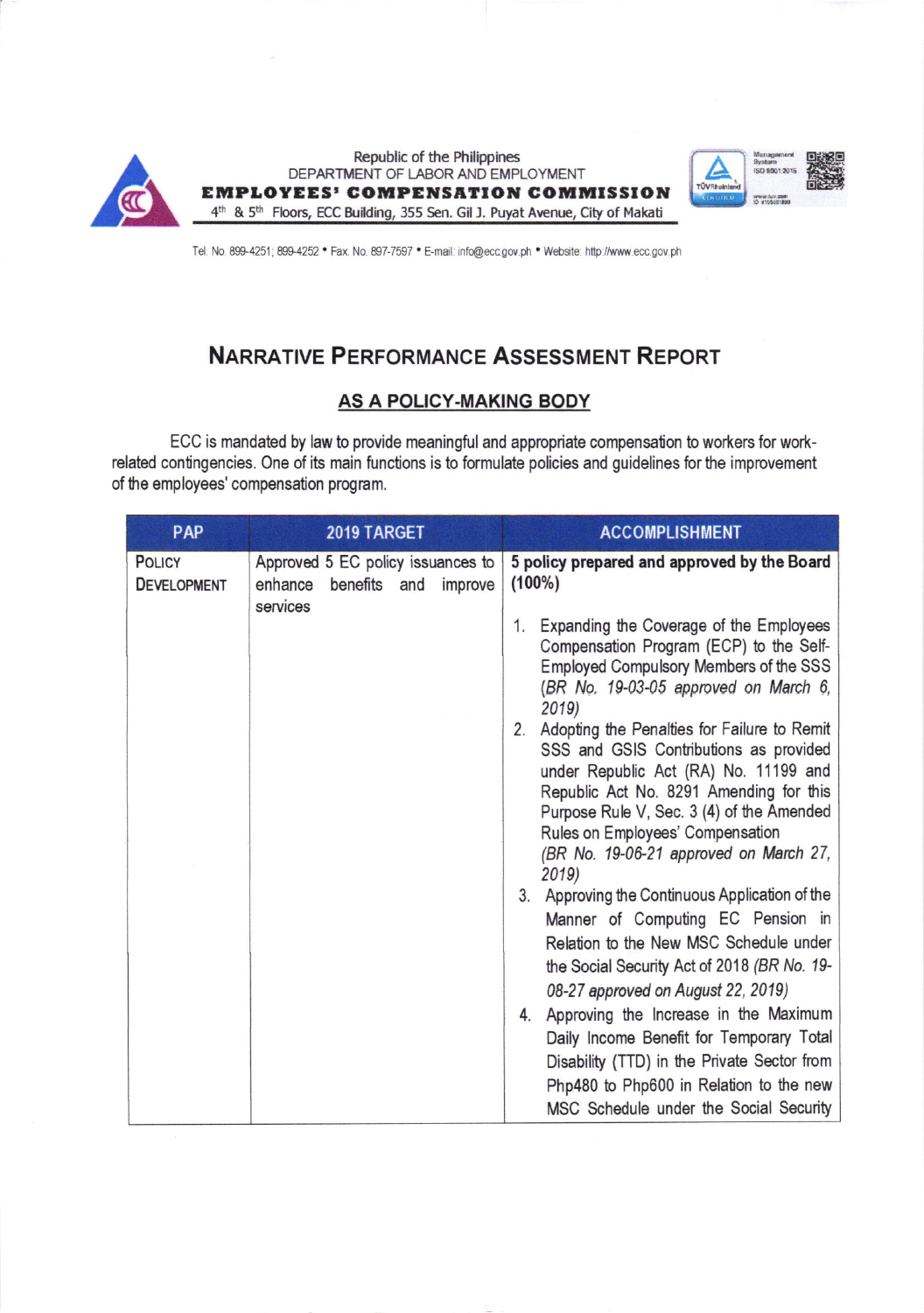| <b>PAP</b> | 2019 TARGET | <b>ACCOMPLISHMENT</b>                                                                                                                                                                                                                                      |
|------------|-------------|------------------------------------------------------------------------------------------------------------------------------------------------------------------------------------------------------------------------------------------------------------|
|            |             | Act of 2018 (BR No. 19-08-28 approved on<br>August 22, 2019)<br>Expanding the Coverage of the Employees<br>5.<br>Compensation Program (ECP) to the Land-<br>Based OFWs Compulsory Members of the<br>SSS (BR No. 19-11-42 approved on<br>November 19, 2019) |

# AS AN APPELATE BODY

ECC reviews and decides all appealed EC claims elevated to he Commission after denial by the Systems. A system of monitoring/tracking every action taken on the case has been installed to ensure prompt disposition of appealed EC claims.

| <b>PAP</b>                                                                    | 2019 TARGET                                                                                  | <b>ACCOMPLISHMENT</b>                                                                                                                         |
|-------------------------------------------------------------------------------|----------------------------------------------------------------------------------------------|-----------------------------------------------------------------------------------------------------------------------------------------------|
| <b>SPEEDY</b><br><b>DISPOSITION OF</b><br><b>EC APPEALED</b><br><b>CLAIMS</b> | 100% disposition rate by EO 2019<br>for EC appealed cases received as<br>of 20 November 2019 | $\checkmark$ 91% disposition rate<br>- 75 cases disposed<br>- 82 cases handled<br>100% disposition rate<br>- 75 cases disposed within the PCT |

## ON INFORMATION DISSEMINATION

This program is designed to increase public awareness on the Employees Compensation Program (ECP) and to ensure at all times that workers are informed of their rights, benefits and privileges under the ECP, This involves the conduct of seminars/lectures on the ECP and OSH in different venues. Target participants of ECP seminars/lectures are rank and file workers, labor union representatives and human resource officers.

| <b>PAP</b>           | 2019 TARGET                       | <b>ACCOMPLISHMENT</b>                      |
|----------------------|-----------------------------------|--------------------------------------------|
| <b>ECP</b>           | Conducted 693 ECP advocacy        | 752 ECP advocacy seminars conducted (109%) |
| <b>INFORMATION</b>   | seminars with 36,000 participants | 40,191 participants reached (112%)         |
| <b>DISSEMINATION</b> | from 15,000 companies nationwide  | 19,031 companies nationwide (127%)         |